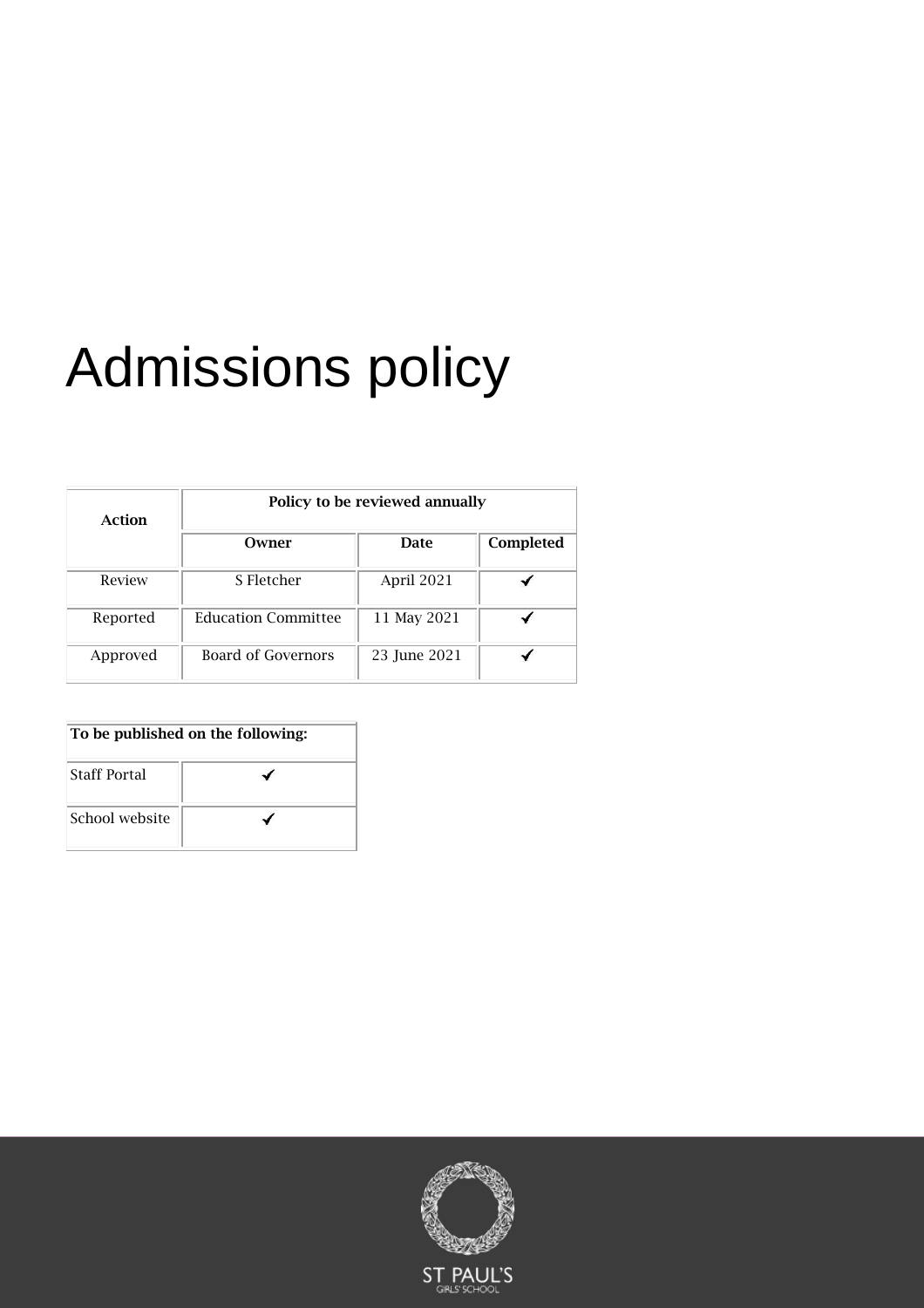## 1. Introduction

1.1 We are committed to ensuring that our admissions process is conducted in a way which is transparent and fair. It is our aim to identify and admit students of particular academic potential regardless of their current educational setting and family circumstances.

1.2 We would like to draw your attention in particular to our requirements concerning residency, travel to and from school and our policy on admittance of siblings. All parents should read the Terms and Conditions of the Parent Contract before submitting an application.

## 2. Admission facts

2.1 Approximately 110 places are available each year at 11+ (to enter year 7) and 20 at 16+ (to enter year 12).

2.3 We strongly encourage parents and students to come and see the School for themselves. We hold annual open events for prospective families normally in the autumn term with attendance by appointment through the Admissions Office or by online registration. Small group tours during the spring and summer terms can be arranged by contacting the Admissions Office.

2.4 Applicants must complete and return all relevant paperwork, along with the registration fee, by the deadline which is normally in November for year 6 students to enter at 11+ and October for year 11 students to enter at 16+. The registration fee is not required for candidates who wish to be considered for a Bursary place only. The dates of the admissions process for the current year are published on our [website.](http://www.spgs.org/admissions)

2.4 Our policy is not to re-test students who have not gained entry at 11 until they are 16, unless there are compelling reasons to make an exception.

#### 3. Procedure

3.1 Full details of the admissions procedure for 11+ and 16+ entry appear in the annually updated *Information for Parents* admissions booklet which is sent in August to parents who have registered their child for entry.

3.2 St Paul's is academically selective and entry is by competitive examination and interview. Our entry procedure is designed to identify potential and our aim is to select students who will contribute to the School and be well suited to the education offered at St Paul's. As St Paul's is oversubscribed, where it is necessary to decide between two or more candidates who meet the entrance requirements after all appropriate allowances and consideration have been given, we may give preference to a child with a particular talent or special aptitude.

3.3 At 11+ candidates take an on-line test to assess performance in verbal, numerical and non-verbal reasoning which takes place in the November before entry. Depending on the outcome of the test, candidates will be invited to sit written papers in January which cover English, mathematics and comprehension skills. Candidates are shortlisted for interview and we will also request a report from the child's current school. We aim to notify parents of results on the same day as the schools in the North London Consortium and include a deadline by which those who have been successful need to accept their place.

3.4 At 16+ candidates are examined and shortlisted for interview in the four subjects they propose to study and will also have a general interview. As part of the admissions process, we will ask for a report from the candidate's current school. Candidates offered a place will pursue a programme of study agreed with the School within the terms of its Curriculum Policy. We notify parents of results in writing and include a deadline by which those who have been successful need to accept their place.

3.5 Although it is rare for places to become available, we occasionally test students for entry at other ages. Parents can contact the Admissions Office for further details.

3.6 Siblings do join us but admission for siblings is not automatic and all students must meet the School's entry requirements in order to be offered a place. There is no preferential treatment for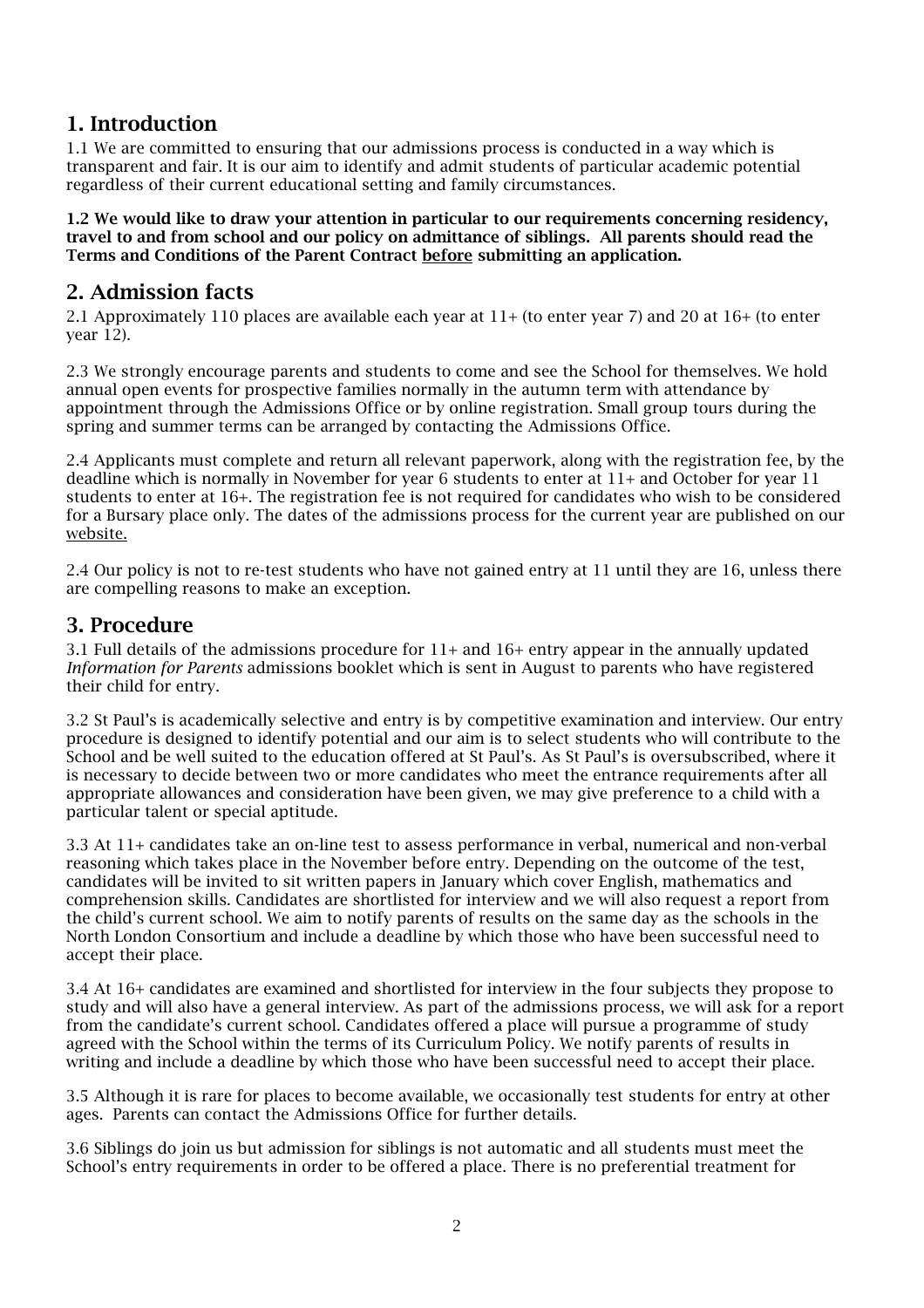students who already have a sister at the School. St Paul's is a highly academic school and is not suitable for all students.

## 4. Bursaries and scholarships

4.1 The School's Bursary programme is designed to ensure that students who meet the school's entry requirements are able to take up a place regardless of their family's financial circumstances. Bursary awards are means tested and the level of the award will vary depending on individual circumstances. The maximum value awarded is the full published fees. The number of Bursaries we award for students that join us at 11+ and 16+ is at the discretion of the School and will vary each year. Information about our Bursary programme is available on our [website.](http://www.spgs.org/admissions/bursaries/)

4.2 At 11+ we offer music scholarships to the value of lessons in two instruments/voice, tenable for five years when scholars will be able to apply for a 16+ scholarship in year 11 for their final two years at St Paul's. Music exhibitions may also be available.

4.3 At 16+ we offer music scholarships to the value of lessons in two instruments/voice tenable for two years. Music exhibitions may also be available including Choral awards to the value of one lesson in voice. Details are available on our [website.](http://www.spgs.org/admissions/entry-at-11/scholarships/)

4.4 At 16+ we also offer art scholarships worth £250 per annum for internal and external candidates, based on submission of a portfolio and attendance at a workshop with our art staff.

4.5 At 16+ we additionally offer drama scholarships worth £250 per annum, based on an audition, workshop and interview.

#### 5. Equal opportunities

5.1 St Paul's Girls' School is committed to equal opportunities for all as outlined in our [Equal](http://spgs.org/school-policies/)  [Opportunities policy.](http://spgs.org/school-policies/) We welcome candidates with special educational needs or physical disabilities provided that they meet our academic entry requirements. The School currently has limited facilities for the disabled. However, the School will do all that is reasonable to comply with its legal and moral responsibilities under the Equality Act 2010 and the SEN and Disability Code of Practice 2014 (updated in 2020) (relating to Part 3 of the Children and Families Act 2014), in order to accommodate the needs of candidates who have special educational needs and/or disabilities for which, with reasonable adjustments, the School can cater adequately.

5.2 The School needs to be aware of any known disability or special educational need which may affect a candidate's ability to participate in the admissions procedure. Parents of a child who has any disability or special educational need should provide the School with full details at registration or subsequently before accepting the offer of a place.

5.3 The School needs this information so that it can assess the needs of an applicant and consult with parents about the adjustments which can reasonably be made to ensure that the application procedure is accessible for the candidate and that, should the offer of a place be made, the student will be able to play as full a part as possible in school life.

5.4 This policy should be read in conjunction with our policy on [Learning Support.](http://www.spgs.org/school-policies)

### 6. Fluency in English

6.1 We will accept students whose first language is not English, but in order to access the curriculum and benefit from the wide range of opportunities offered at the School, students need to be fluent in English. For this reason, our entrance process assumes that candidates are able readers, speakers and writers of English. Further information about our policy on supporting students who have English as an Additional Language is provided in our [Learning Support policy.](http://www.spgs.org/school-policies/)

#### 7. Residence arrangements

7.1 As there are no boarding facilities at the School, the School must be satisfied that there are appropriate arrangements in place for the care of the student. For this reason, all students are required to live with a parent in London during term time and at weekends. A parent is any person that is legally responsible for the child and has signed the School's acceptance form on entry to the School.